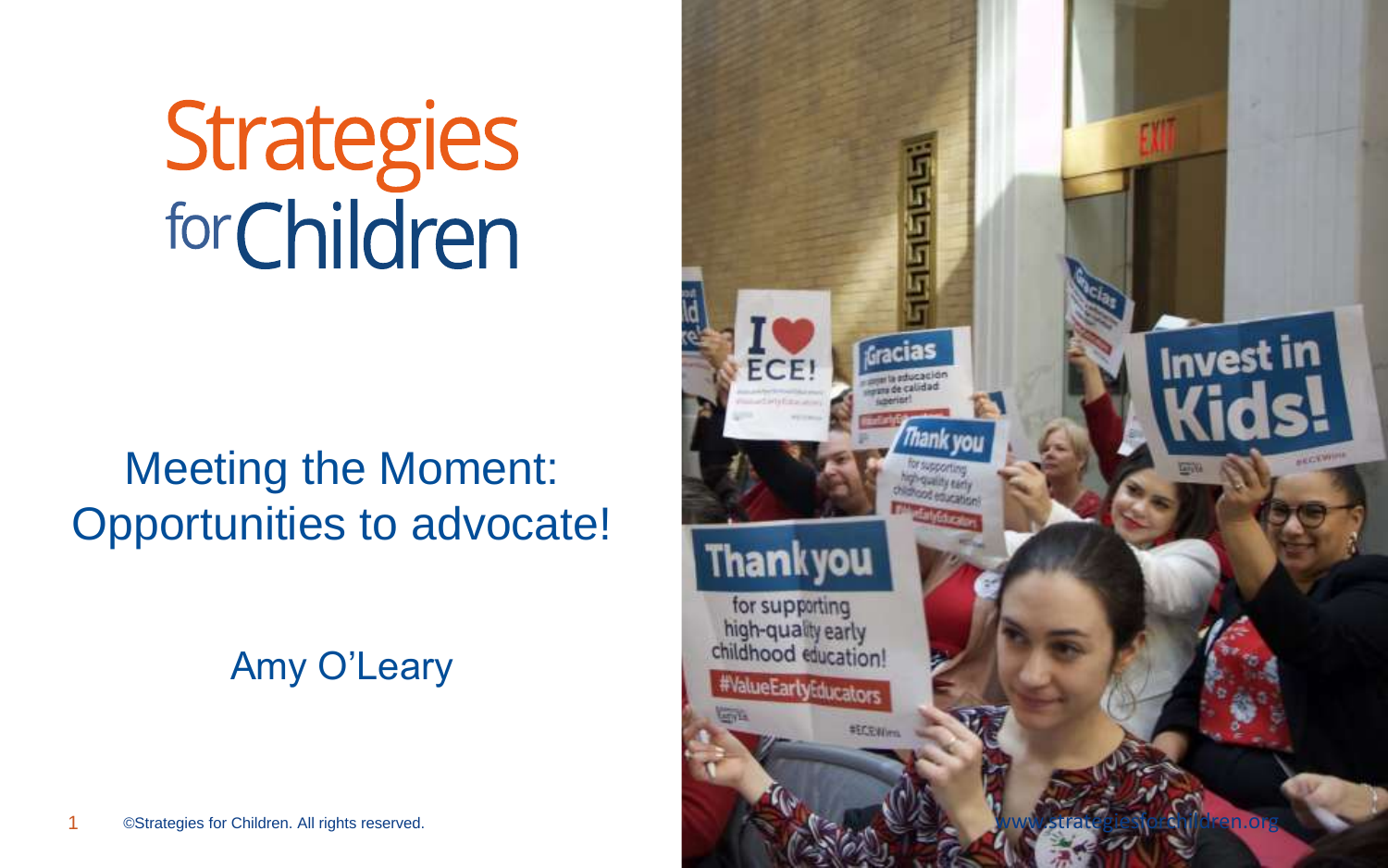## **Strategies** for Children

**The Vibe**

### ▪ **How. Much. More. Can. We. Take?**

- Incredible stories of the educators, program directors, family childcare providers, school age staff, CEOs and community **leaders who have shown up for children and families every single day since last March 10, 2020**.
- Inspired by this dedicated and resilient workforce and their **commitment to the problem solving, building partnerships and providing high-quality learning experiences under incredible circumstances.**
- **Press coverage** is at an **all-time high.**
- Advocates have long called for early education and care to be treated as **a public good** – just like public schools or our physical infrastructure of roads and bridges – needed to maintain a 21st century workforce.
- **Now. Is. Our. Chance. #HOPE**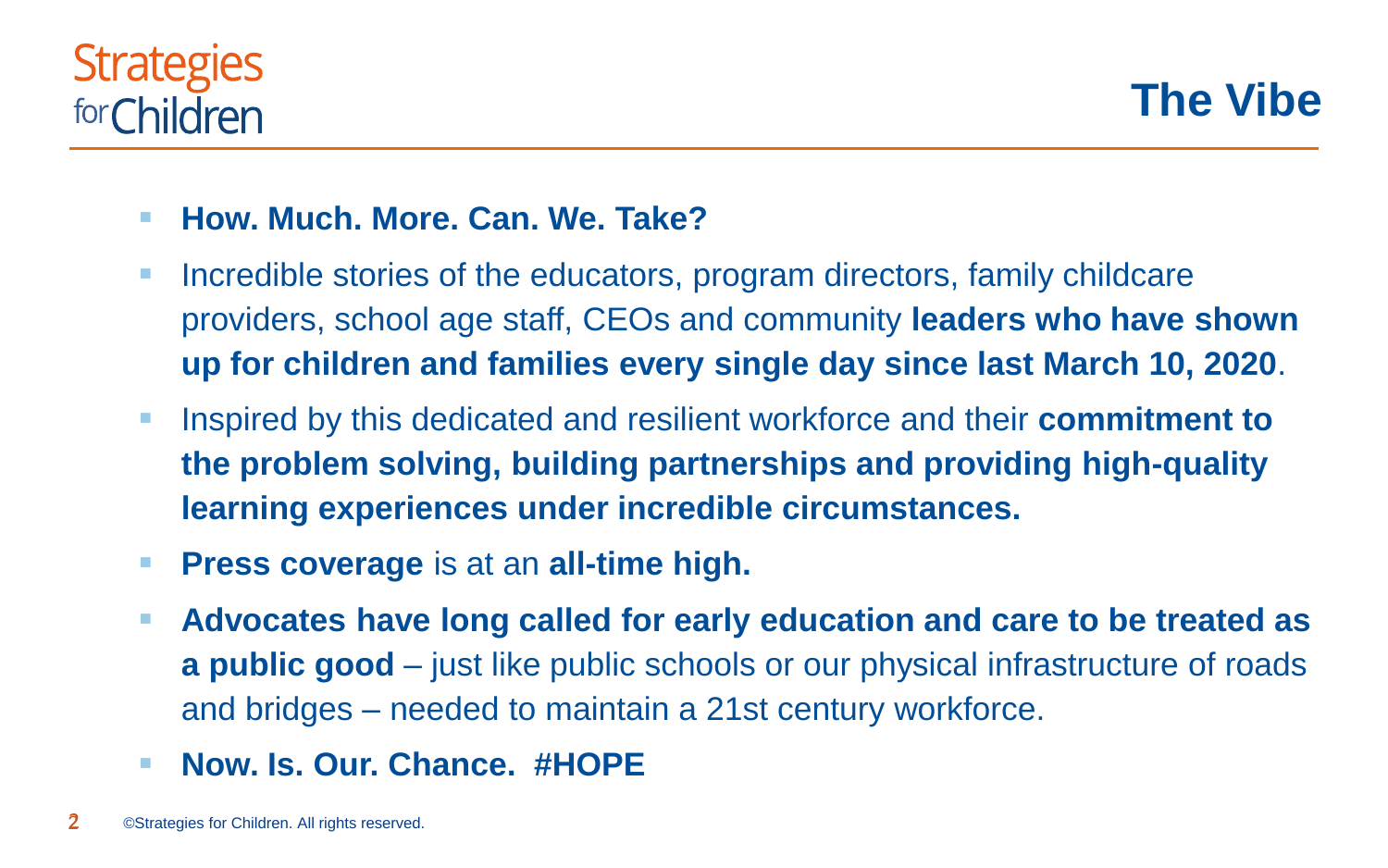## **Strategies** for Children

## **What has come into the light?**

- $\blacksquare$  Public / private, mixed delivery system  $-$  what that really means.
- Flexible, stable, additional funding is critical and has helped to stabilize programs.
- The need for better data at all levels.
- **Trust the providers.**
- What parent choice really looks like.
- The connection of childcare to our economy.
- Families don't live in funding streams.
- We cannot one-time fund our way out of decades of neglect.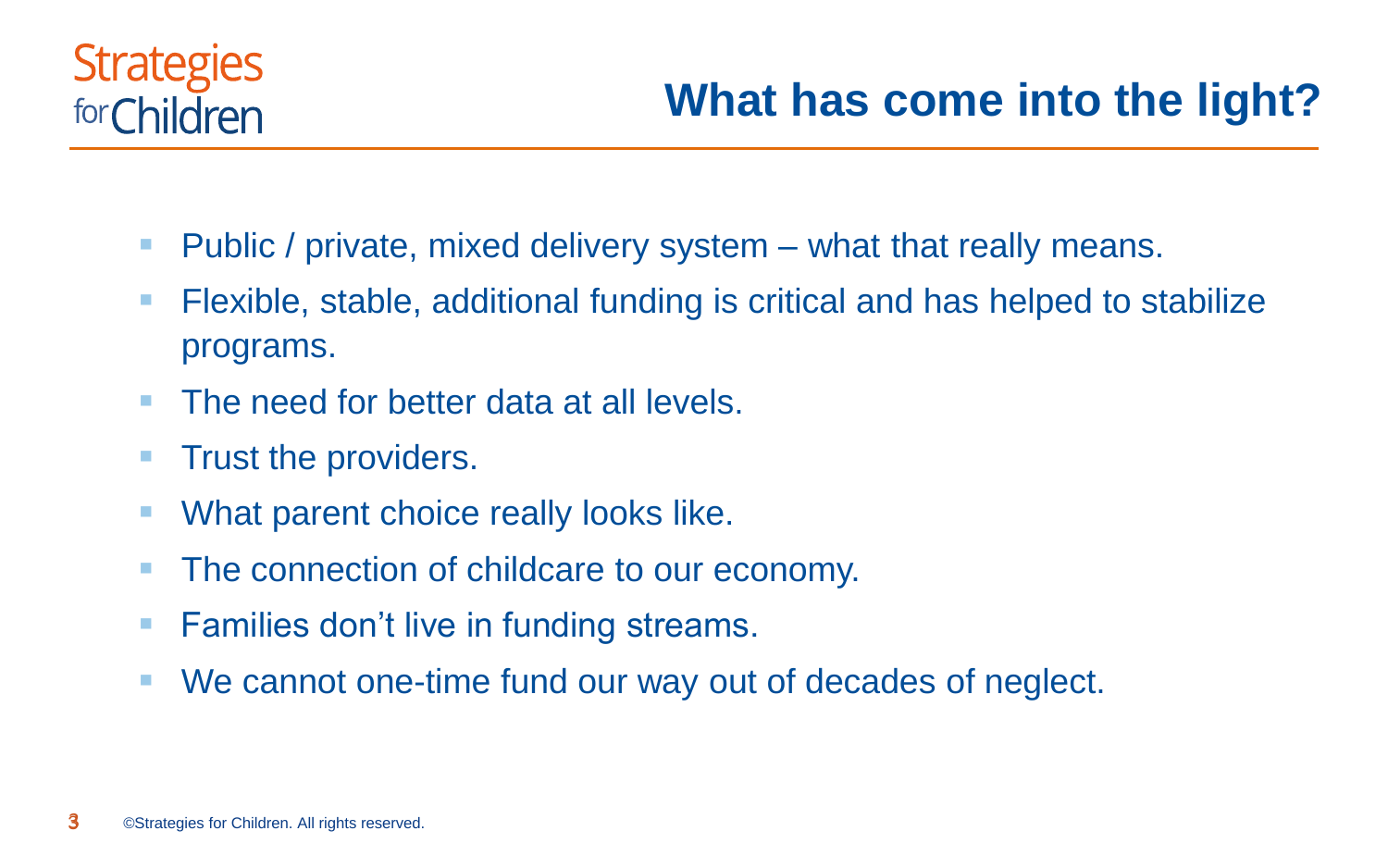

- The pandemic **highlighted inequities in so many of our systems** and raised broad, concrete awareness of how critical the early education and care sector is to our economy and to the future of our country.
- We are in the midst of a childcare **staffing crisis that is the result of years of chronic underinvestment** and low wages.
- Hearing the **real life, day-to-day challenges has helped inform our advocacy and must drive policy decisions** and match up resources with needs.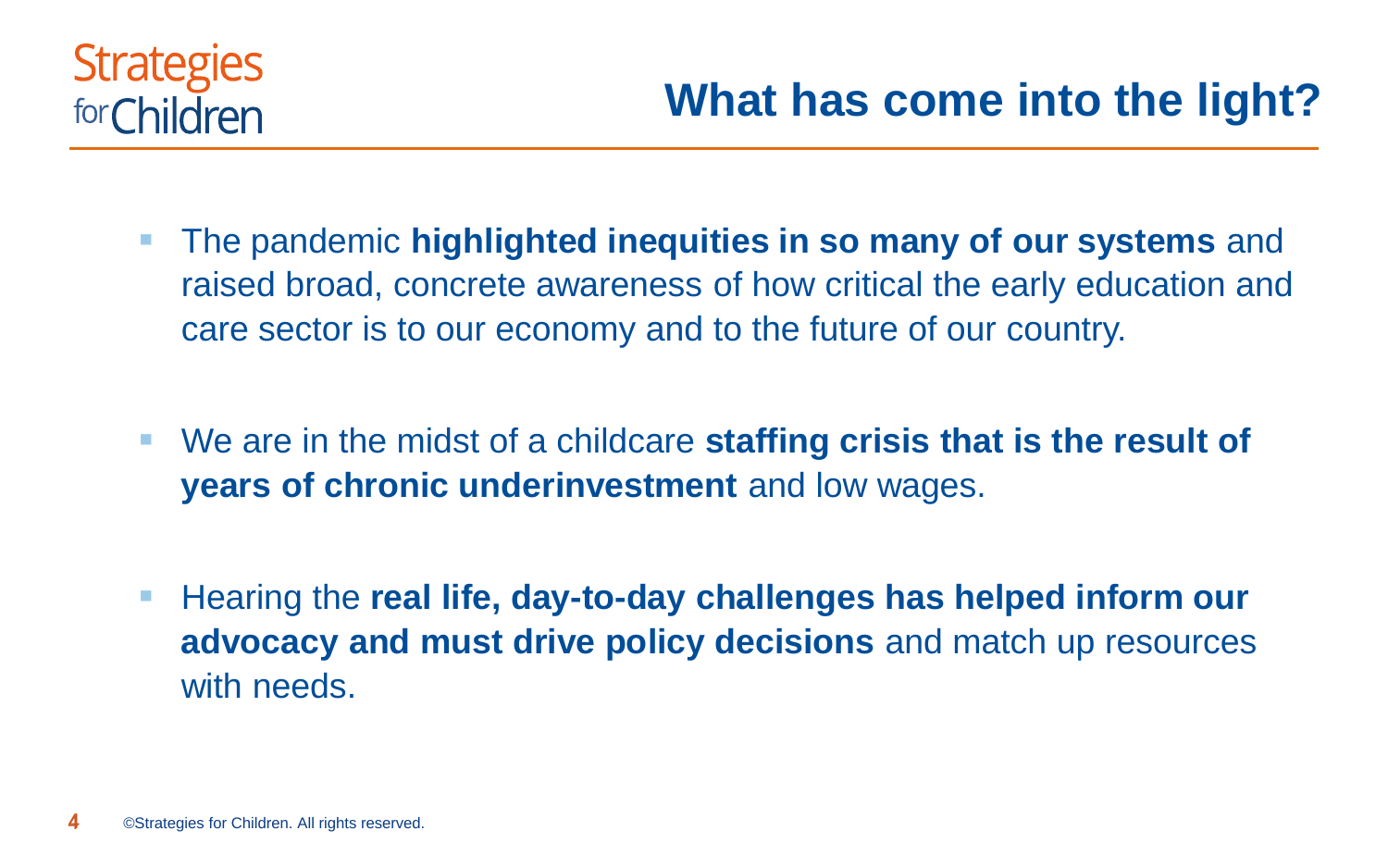- Understand the different branches of government and the timeline and key dates at the local, state and federal level.
	- Legislation
	- Budget
	- Elections
- Be sure you know who you need to contact about what—at what level are the decisions being made and **when**.
- Don't be intimidated by the process—**YOU CAN DO IT.**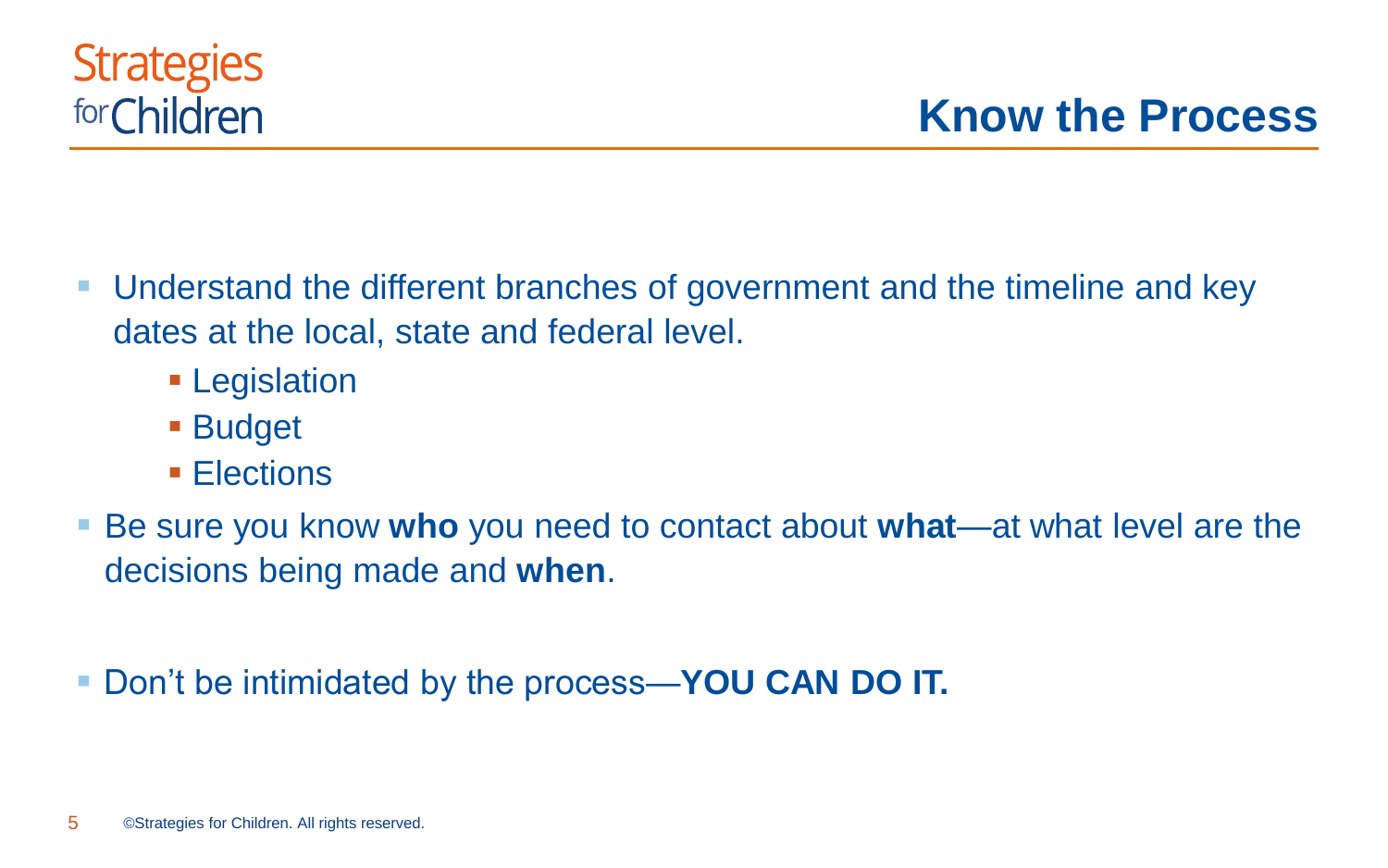#### **Strategies Who represents you at the Massachusetts**  for Children



**State House?**

Use your home address to find out who at [www.WhereDoIVoteMA.com.](http://www.wheredoivotema.com/) Complete the form!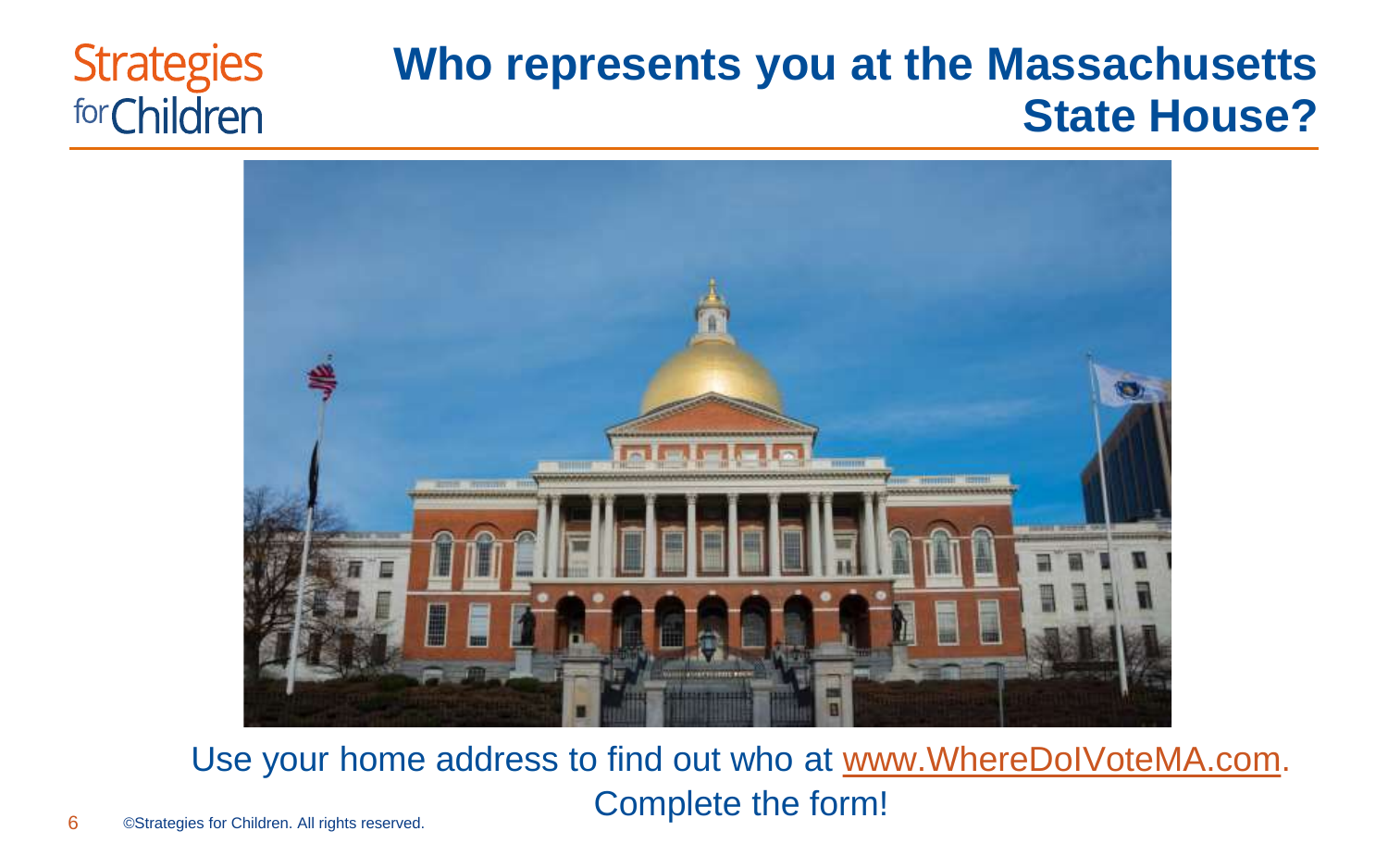## **Massachusetts Department of Early Education and Care**

## **[Board of Early Education and Care Names](https://www.mass.gov/news/board-of-early-education-and-care-names-amy-kershaw-acting-commissioner)  Amy Kershaw Acting Commissioner**

**[Next EEC Board Meeting](https://www.mass.gov/service-details/board-of-early-education-and-care-fiscal-year-2022-meetings)**  Tuesday, June 14, 2022, 1-4 PM



**Strategies** 

for Children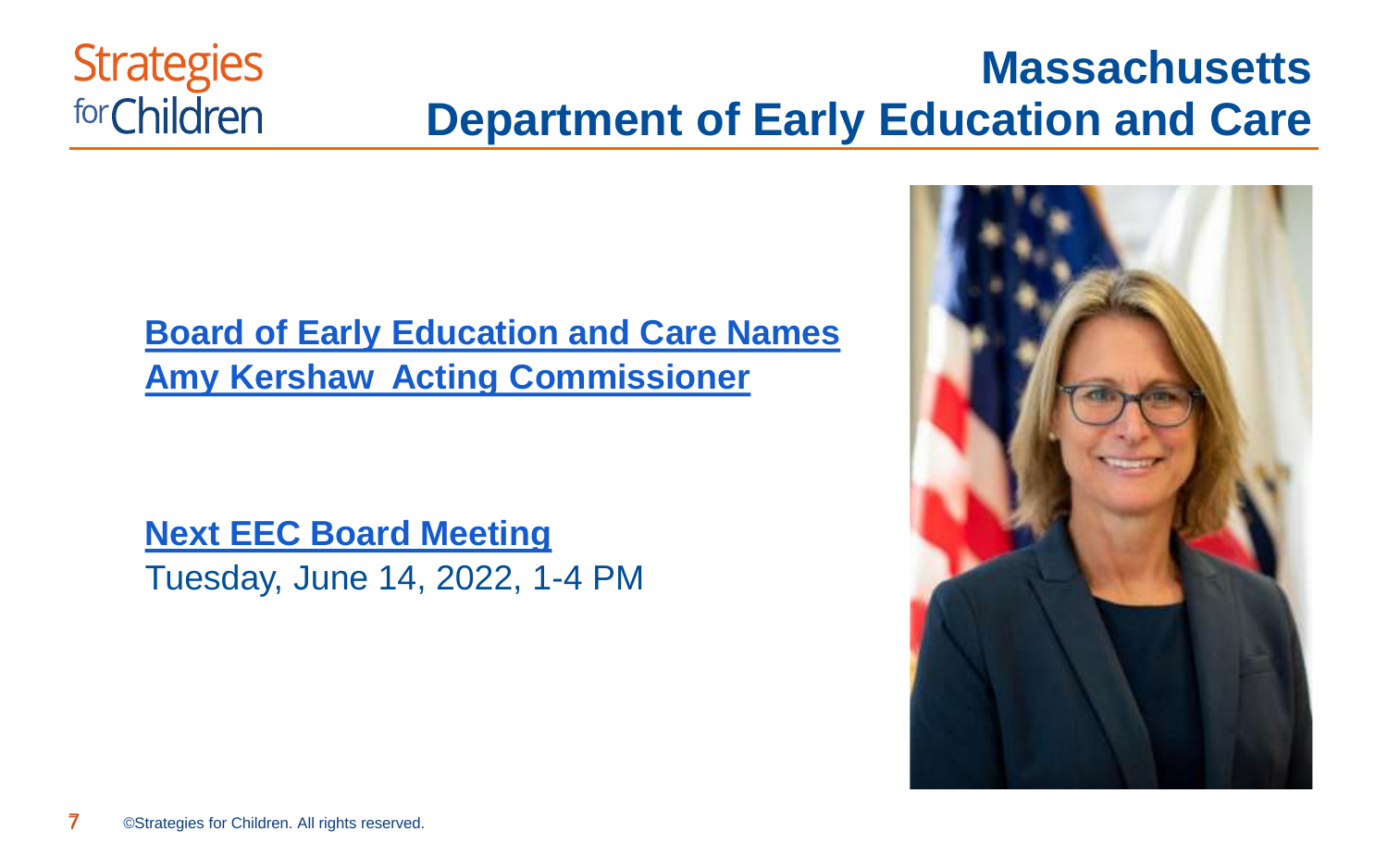## **Strategies** for Children

# **2022 Election Year**

**Primary Election Tuesday** September 20, 2022

**Election Day Tuesday** November 8, 2022

| <b>Office</b>                 | <b>Term of Office</b><br>(years) | 2022 |
|-------------------------------|----------------------------------|------|
| Governor                      | $\overline{4}$                   | X    |
| Lt. Governor                  | $\overline{4}$                   | X    |
| Secretary of the Commonwealth | $\overline{4}$                   | X    |
| <b>Attorney General</b>       | $\overline{4}$                   | X    |
| <b>Treasurer</b>              | $\overline{4}$                   | X    |
| <b>Auditor</b>                | $\overline{4}$                   | X    |
| <b>State Senator</b>          | $\overline{2}$                   | X    |
| <b>State Representative</b>   | 2                                | X    |
| <b>US Representative</b>      | $\overline{2}$                   | X    |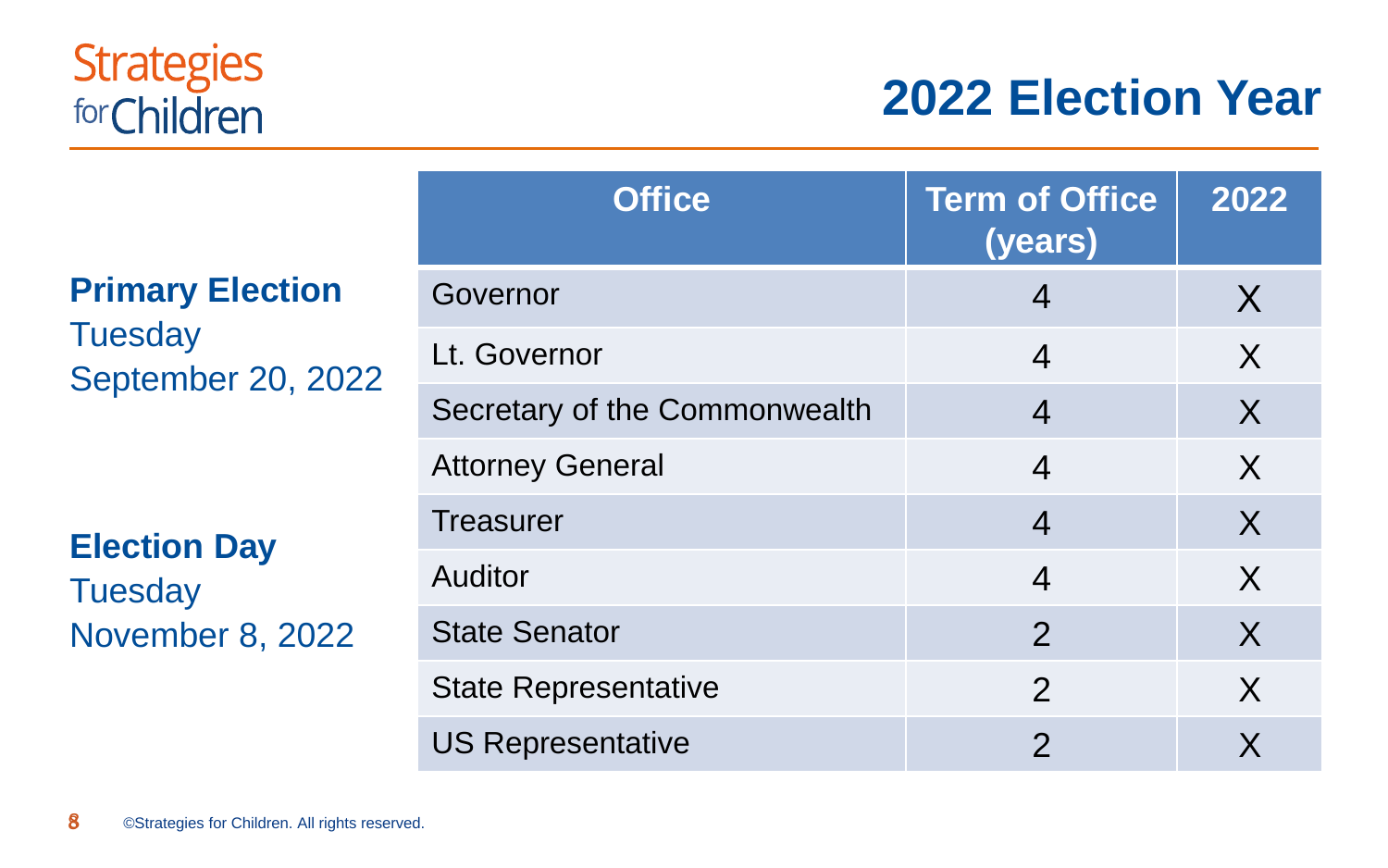

**Take Action**

- You are the content expert. Be a reliable source. Tell your story.
- Be a resource and build relationships candidates, elected officials, reporters, appointed officials, community leaders.
- Break down the research one pagers and key findings.
- Local data is key.
- Look for opportunities and create your own.
- Change is incremental and takes a long time (longer than you think.)
- Sometimes we can be our own worst enemy.
- We need to learn, develop our skills and have opportunities to practice.
- YOU ARE SMART, POWERFUL LEADERS FOR CHILDREN AND FAMILIES!